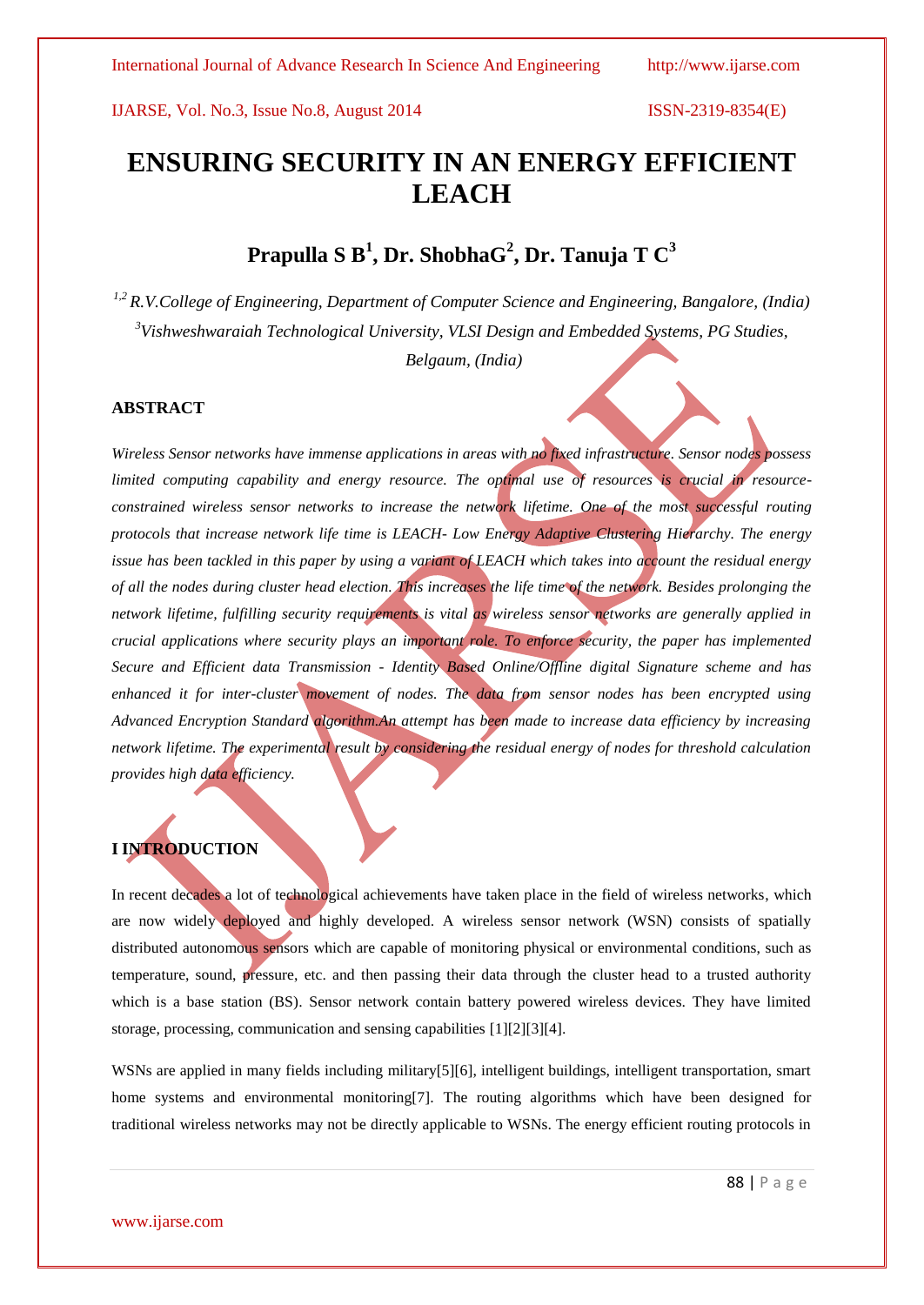WSN can be classified into three categories: data centric protocols[8][9], location based protocols[9] and hierarchical protocols[10][11][12].

The availability of resources is limited in a wireless sensor networks. There should be optimal use of resources to increase network lifetime. Another aspect of equal importance is providing security which has great number of challenges because of many reasons like broadcast nature of wireless communication, limited resources, unattended nature of application and being prone to physical attacks[13][14][15]. The most successful approach that organizes the network into a connected hierarchy is clustering. Clustering maximizes node lifetime and reduces bandwidth consumption by using collaboration among sensor nodes[16]. In this scheme, each cluster region should have a cluster head (CH). Cluster head acts as the coordinator node and performs the special tasks such as data aggregation from all sensor nodes under it, before sending it to BS.A base station is a fixed communications location which is responsible for collecting information from the cluster head and acts as a Trusted Authority(TA)[17]. The node with the highest amount of energy is elected as cluster head(CH)[18].

Several clustering algorithms have been proposed in the last decade. LEACH(Low Energy Adaptive Clustering Hierarchy) is one such algorithm. LEACH also provides efficient routing by using cluster formation. It uses the mechanism of CH rotation by random selection of CH for each round. Each node carries an equal probability of becoming the CH. The advantage of LEACH algorithm is that it balances energy consumption and therefore leads to increase in the network lifetime. Overcoming the various limitations of LEACH, other LEACH based protocols have been proposed such as Hierarchical-LEACH,LEACH-Fixed, LEACH-Centralized, Energy-LEACH[19].

Addition of security to LEACH like protocol is demanding due to its random dynamic nature. To achieve this, encryption and authentication should be used. Most of the existing wireless sensor network security protocols make use of variations of symmetric key, MAC[20] and pre-distributed key[21][22] schemes to provide confidentiality, integrity and authentication of every node.

This paper maximizes network lifetime by selecting the CH based on residual energy of sensor nodes. This paper also tackles and enhances various security issues like confidentiality and authentication. To maintain confidentiality, it uses Advanced Encryption Standard(AES) which provides high security with low energy consumption[23]. To provide authentication, it implements digital signatures by using identity information of the sensor nodes.

#### **1.1 Literature Survey**

Clustering is considered as one of the techniques prolonging the lifetime of WSN especially in a Cluster-based WSN (CWSN), since there is a cluster head node for every cluster. The function of the Cluster Head(CH)is to aggregate the data collected by each and every leaf node and send the aggregated data to the base station (BS). The LEACH (Low-Energy Adaptive Clustering Hierarchy) protocol presented by Heinzelman et.al. [24][25] isa widely accepted and popular one[5]. It balances and reduces the total energy consumption of CWSN. LEACH randomly rotates cluster heads among all sensor nodes so that the energy of a single node is notdrained as a CH.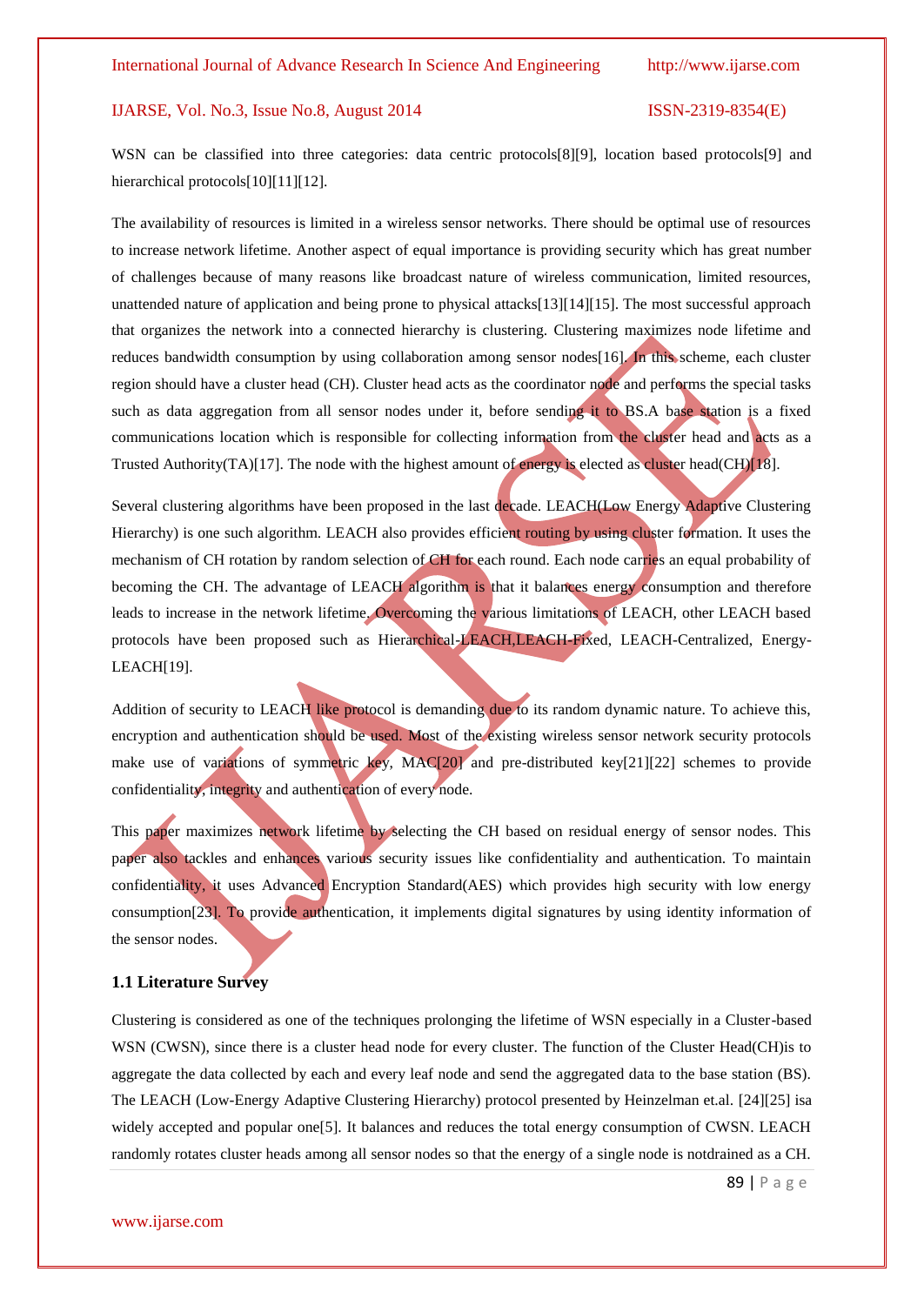There are many limitations of LEACH such as there is no mechanism for uniform distribution of cluster heads and does not consider energy of the nodes during CH selection process. On the basis of the LEACH, a number of protocols have been presented such as APTEEN, PEACH, LEACH-F, LEACH-C, E-LEACH, V-LEACH, H-LEACH which use similar concepts of LEACH[18][24].Ensuring security in LEACH based protocol is challenging as the network's cluster and data links are rearranged dynamically, randomly and periodically[24]. Some secure data transmission protocol based on LEACH have been proposed in recent years like SecLEACH[24][26], GS-LEACH[27] and RLEACH[28]. Most of the existing secure protocols use symmetric key management for security.

This suffers from a problem called orphan node problem. The problem occurs when a node does not share a secret key with others. Thus the secret key is not present in the preloaded key ring. Also the key ring may not be large enough to store the keys of all nodes in a large network. In such cases, orphan nodes elect themselves as CHs. If this continues, then there will be more number of CHs which leads to higher consumptions of energy. In 1978, [Ron Rivest,](http://en.wikipedia.org/wiki/Ron_Rivest) [Adi Shamir,](http://en.wikipedia.org/wiki/Adi_Shamir) and [Leonard Adleman](http://en.wikipedia.org/wiki/Leonard_Adleman) proposed the RSA algorithm at [MIT.](http://en.wikipedia.org/wiki/Massachusetts_Institute_of_Technology) This exploits the difficulty of factoring large numbers to ensure security. This algorithm also provides the authorization using the digital signatures. In 1984, Adi Shamir proposed the ID-based cryptography system[29][30][31]. This was an extension of RSA[32]. In this, identity information is used to create digital signature. The identity information in a WSN can be a name, node number or the IP address.The Identity Based digital Signature (IBS) scheme has been proposed taking into account difficulty of factoring integer from identity based cryptography (IBC)[24].IBOOS scheme has been proposed aiming to reduce the computation and storage costs.

The identity based cryptographic schemeshave been recently extended to Wireless Sensor Networks[2][33]. In 2013, Huang Lu, Jie Li, Mohsen Guizani have proposed two protocols SET-IBS and SET-IBOOS for WSN's based on IBS and IBOOS respectively[24].SET-IBOOS is a protocol to authenticate the encrypted sensed data, by applying digital signatures to message packets. It generates offline signature at the cluster head and online signature at sensor nodes. The SET-IBS and SET-IBOOS protocols have better performance than existing secure protocols for CWSNs[24].

# **1.2 Problem Statement**

The problem of the existing system using LEACH protocol is that it does not take into account the residual energy of the nodes during cluster head election. The variants of LEACH proposed like F-LEACH, C-LEACH, V-LEACH also suffer from the same problem leading to reduced network lifetime. Another major issue is addressing security as WSNs are used in critical tasks[34][35][36].

Several secure LEACH protocols have been proposed like SecLEACH[24], GS-LEACH[27], S-LEACH[37][38] which use symmetric key management for security resulting in orphan node problem due to limited key ring size. This leads to additional cluster head selection and decreases the energy of the nodes which results in overall network lifetime reduction.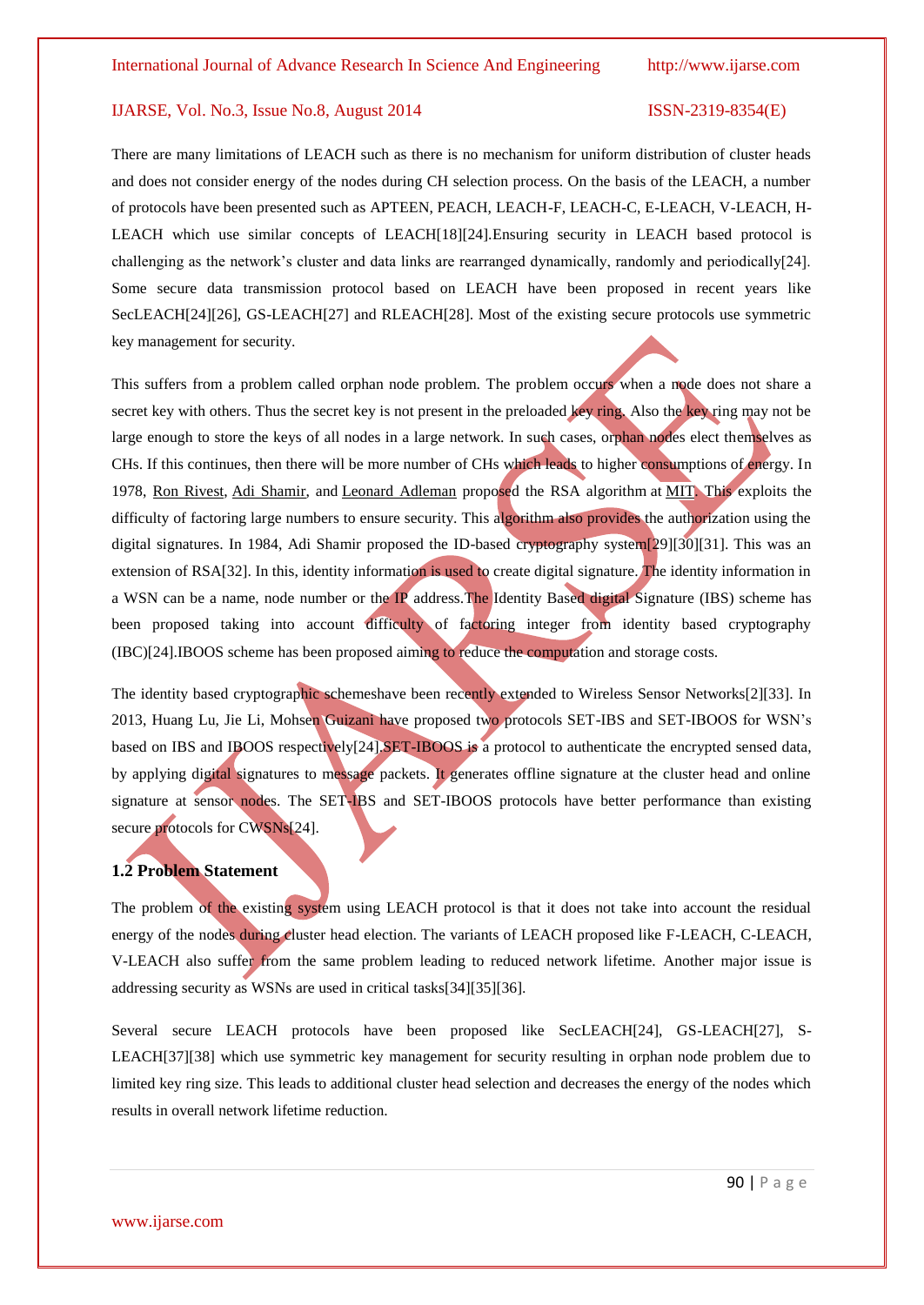#### **1.3 Proposed System**

To overcome these problems, the paper implements a variant of LEACH which takes into account the residual energy of nodes during threshold calculation. The security is enhanced by using digital signatures using identity information.

# **II SYSTEM DESIGN**

#### **2.1 Design Considerations**

This section addresses the various issues that need to be discussed or resolved before attempting to devise a complete design solution.

### **2.1.1 General Constraints**

The major constraints of the paper have been listed as follows:

- The cluster head election must be done in reasonable amount of time and the cluster head election must be rotated based on energy.
- The program must be suitably robust to handle data from each node and to handle multiple clusters.
- The system must have NetBeans IDE 6.9.1 or higher with JDK 1.6 or higher installed.
- The operating system in use must be Windows 7(or any equivalent) or higher

# **2.2 Architectural Strategies**

This section describes the design decisions and strategies that will affect the overall organization of the system and the higher-level structures. These strategies will provide insight into the key abstractions and mechanisms used in the system architecture.

#### **2.2.1 Programming Language**

The efficiency and future development of the paper is based on programming language chosen. As such, Java has been chosen as the programming language to be used.

#### **2.3 System Architecture**

The architectural design process establishes a basic framework for a system which includes identifying the major components of the system and communications between these components [45].

The figure 2.1 shows the blocks required each block represents a module that is to be developed. Each module is a function that is to be performed and is itself comprised of smaller tasks.

### **2.3.1 System Parameter Initialization**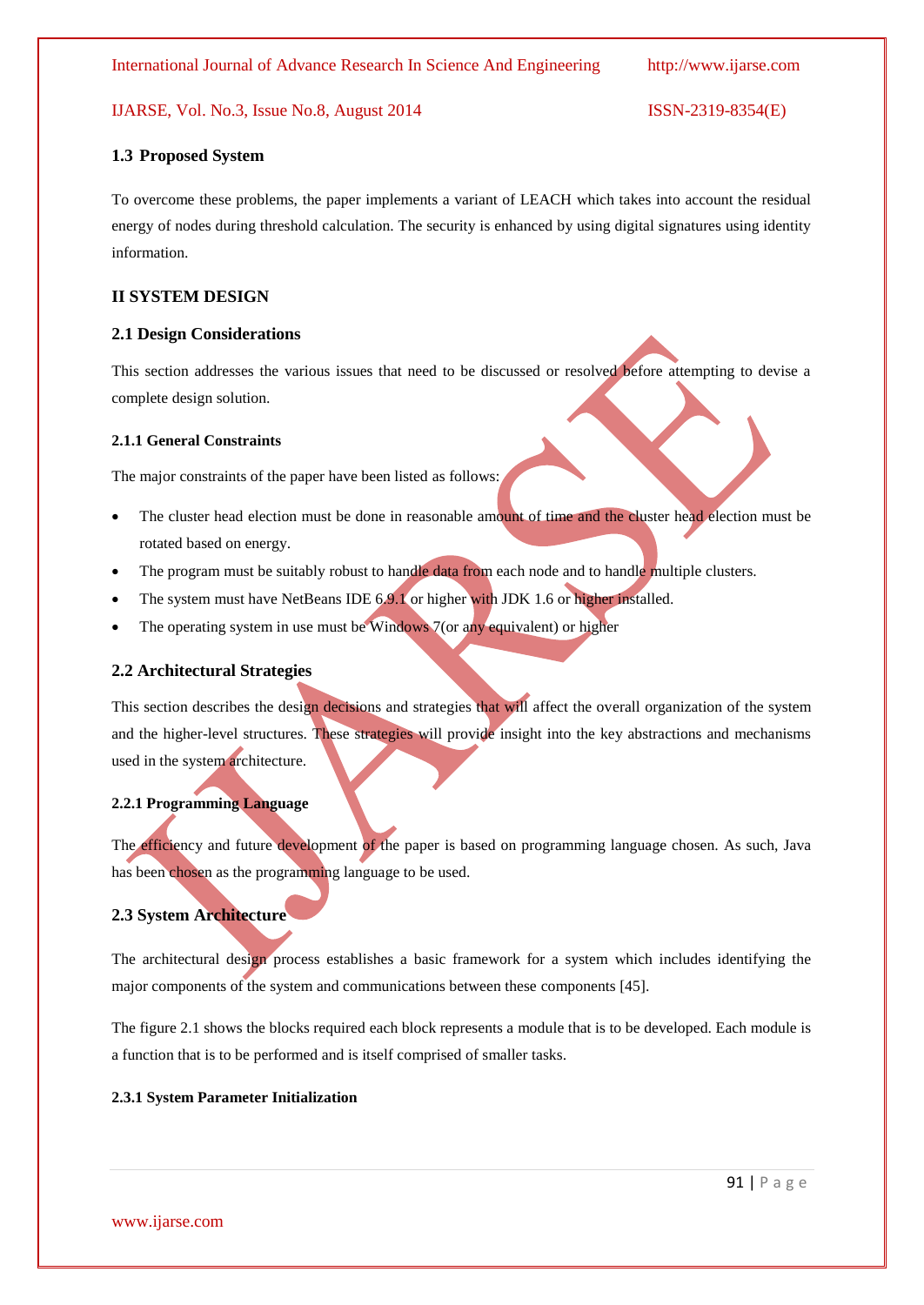The system parameter initialization is done by the base station. It generates distinctive node IDs and keys which will be used for encryption and decryption. These are generated for every node in the network. It is then distributed to the respective nodes. The base station also receives the encrypted data from all the cluster heads. The base station verifies the signature of a node when it moves from one cluster to the other.

#### **2.3.2 Cluster Formation**

A node generating random value greater than the threshold elects itself as the cluster head and advertises itself to each of the nodes in its cluster. In case of a situation where two or more nodes are capable of being a cluster head, the node which first advertises itself will be elected as the cluster head. The sensor nodes in a cluster are at a distance of one hop from the cluster head. The cluster head is also involved in the generation of offline signature for each of the nodes in its cluster.



**Figure 2.1 System Architecture**

# **2.3.3 Data Upload Process at Sensor Nodes**

The sensor node sends data during the steady phase of every round of LEACH protocol. The data upload process is involved in generation of online signature generation from the offline signature generated by the cluster head. The online signature is sent along with the encrypted data to the cluster head for authentication.

# **2.3.4 Data Transfer Process at Cluster Head**

The encrypted data from each sensor node is received and the validity of signature is checked and it is forwarded to the base station by the cluster head. A fresh signature is generated in each and every round of LEACH protocol.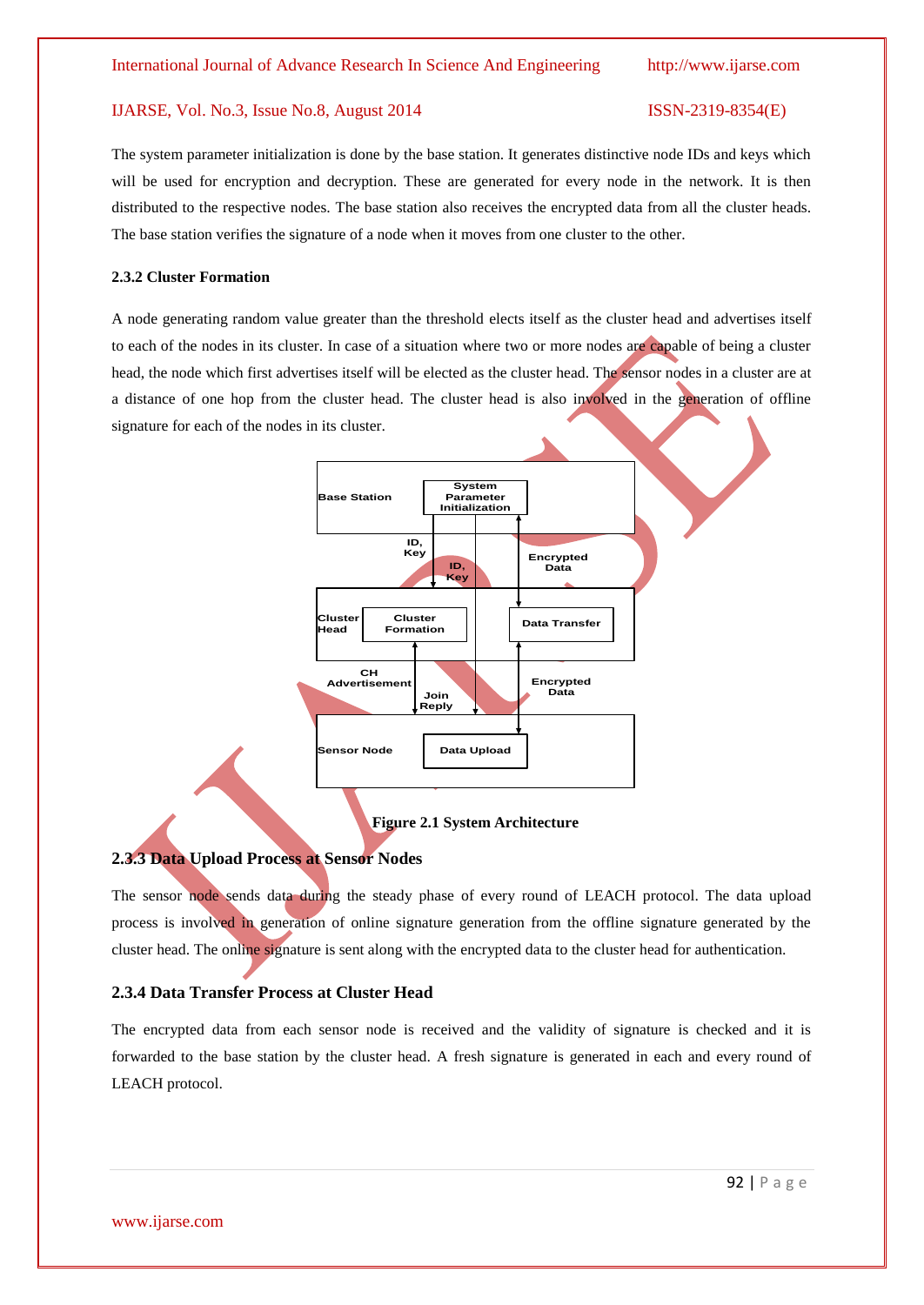# **III DETAILED DESIGN**

Detailed Design is a phase wherein further details and algorithmic design of each of the modules is specified.

This section presents the following:

- Structure Chart
- Functional Description of modules

### **3.1 Structure Chart**

A Structure Chart depicts the control flow among the units in a system by making use of control and data flags. The Structure Chart explains the identified units and the interaction between the units.

There are 4 main modules in this paper:

- 1. System Parameter Initialization
- 2. Cluster Head Selection
- 3. Data Transfer Process
- 4. Inter Cluster Movement

The sequence of flow and control of each module / sub-module is shown in figure 5.1. This is a structured chart that represents all the modules and the data that flows in them.



**Figure 3.1 Structure Chart**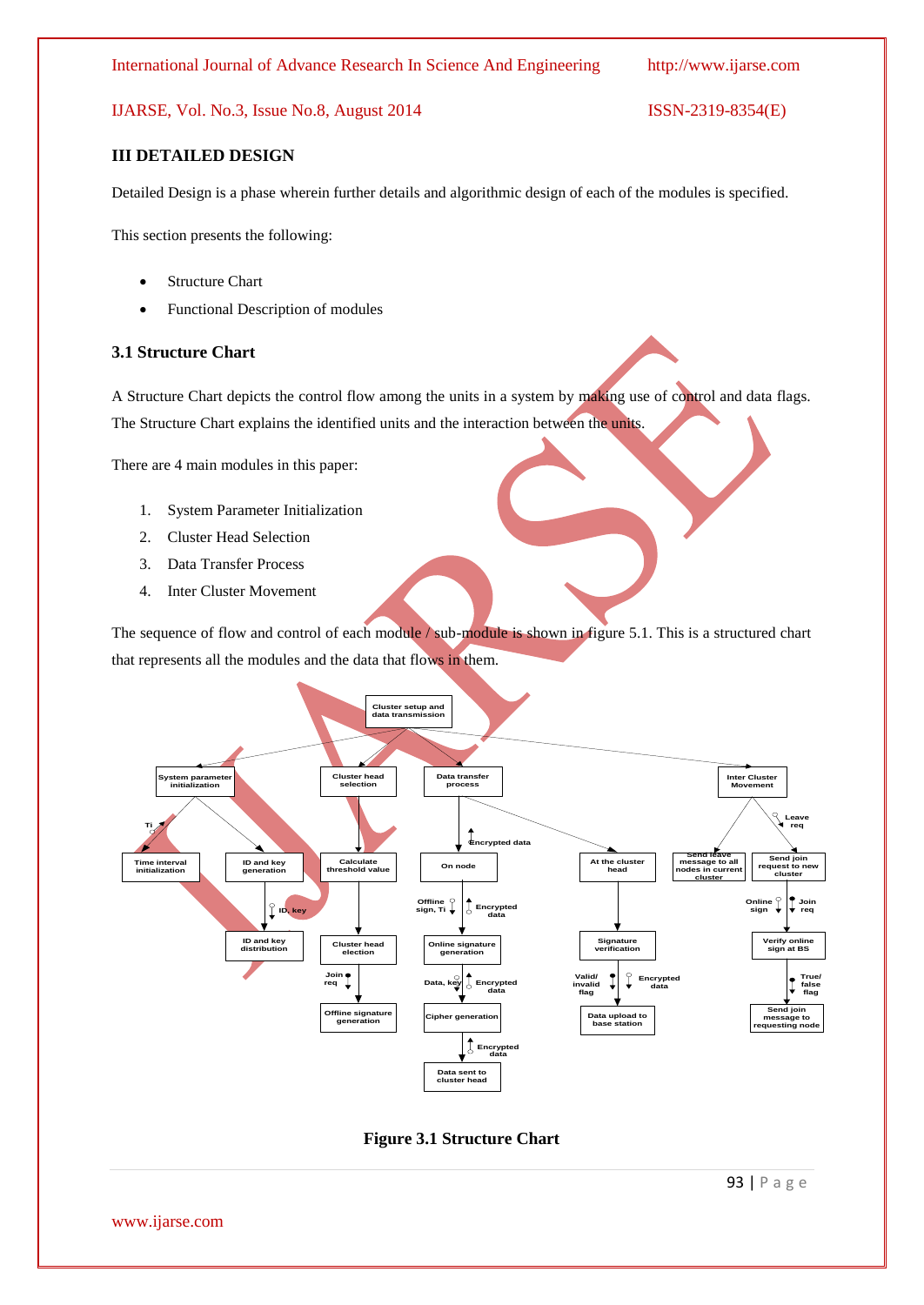### **3.2 Functional Description of Modules**

This section contains a detailed description of software components, low-level components and other sub components of the paper.

### **3.2.1 System Parameter Initialization module**

This section contains some information on the functionality and some software component attributes of the System Parameter Initialization Module.

**Purpose:** The purpose of this module is to define the time interval for the rounds of LEACH protocol, namely setup and steady and generation of ID and Key for each and every node.

**Functionality:** The functionality of this module is to generate and distribute IDs to each node belonging to cluster and generate pair wise key for encryption/decryption.

### **3.2.2 Cluster Head Selection module**

This section contains some information on the functionality and some software component attributes of the Cluster Head Selection Module.

Purpose: The purpose of this module is to select the cluster head based on random number greater then calculated threshold value.

**Functionality:** The functionality of this module is cluster head selection process and generation of offline signature.

# **3.2.3 Data Upload Module at Nodes**

This section contains some information on the functionality and some software component attributes of the Data Upload Module at Nodes.

**Purpose:** The purpose of this module is to read the data and send encrypted data to the cluster head.

Functionality: The functionality of this module is to generate cipher text and generate online signature. It is also involved in sending the encrypted data and signature to the cluster head.

#### **3.2.4 Data Upload Module at Cluster Head**

This section contains some information on the functionality and some software component attributes of the Data Upload Module at Cluster Head.

**Purpose:** The purpose of this module is to receive data from the sensor nodes and forward it to the base station.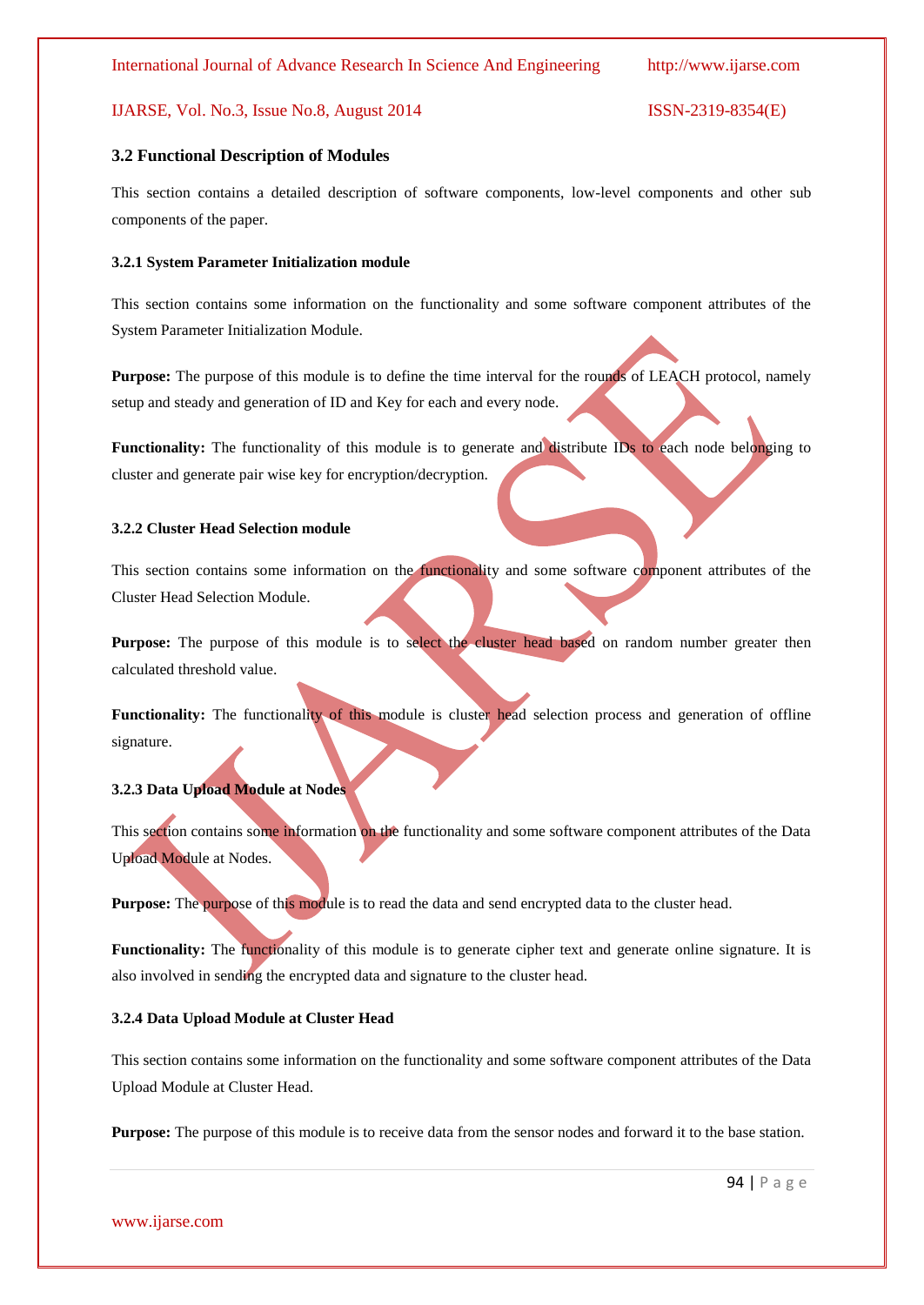**Functionality:** The functionality of this module is to receive the data packets from the sensor nodes, verify the online signature and forward the data to the base station.

#### **3.2.5 Inter Cluster Movement Module**

This section contains some information on the functionality and some software component attributes of the Inter Cluster Movement Module.

**Purpose:** The purpose of this module is to allow sensor nodes to move from one cluster to another within same network.

**Functionality:** The functionality of this module is to verify the online signature of the sensor nodes at the base station and allow it to join new cluster.

This section focused on the detailed design of all the modules. It covered structure chart. It explained the key modules involved in the paper.

# **IV EXPERIMENTAL ANALYSIS AND RESULTS**

This chapter lists the results of the paper and the inferences to be made from the experimental results. The evaluation metrics have been listed and the results have been accordingly quantified. The results indicate the general performance trend of the paper developed.

### **4.1 Evaluation Metric**

The main metric to evaluate performance is the number of rounds in which data is received at the base station from the sensor nodes. Higher efficiency is achieved if data is sent in every round.

Another important metric is the number of times a node is elected as a cluster head. This metric shows the fair distribution of cluster heads among all the sensor nodes.

#### **4.2 Performance Analysis**

The figure 4.1 shows the number of rounds in which data was received at the base station when the number of rounds was 24. The graph shows the mean value of data round taken out of 3 trials. The system achieves high performance when the cluster size is 3 and 4. The data sent by the sensor nodes is received by the base station in most of the rounds.





www.ijarse.com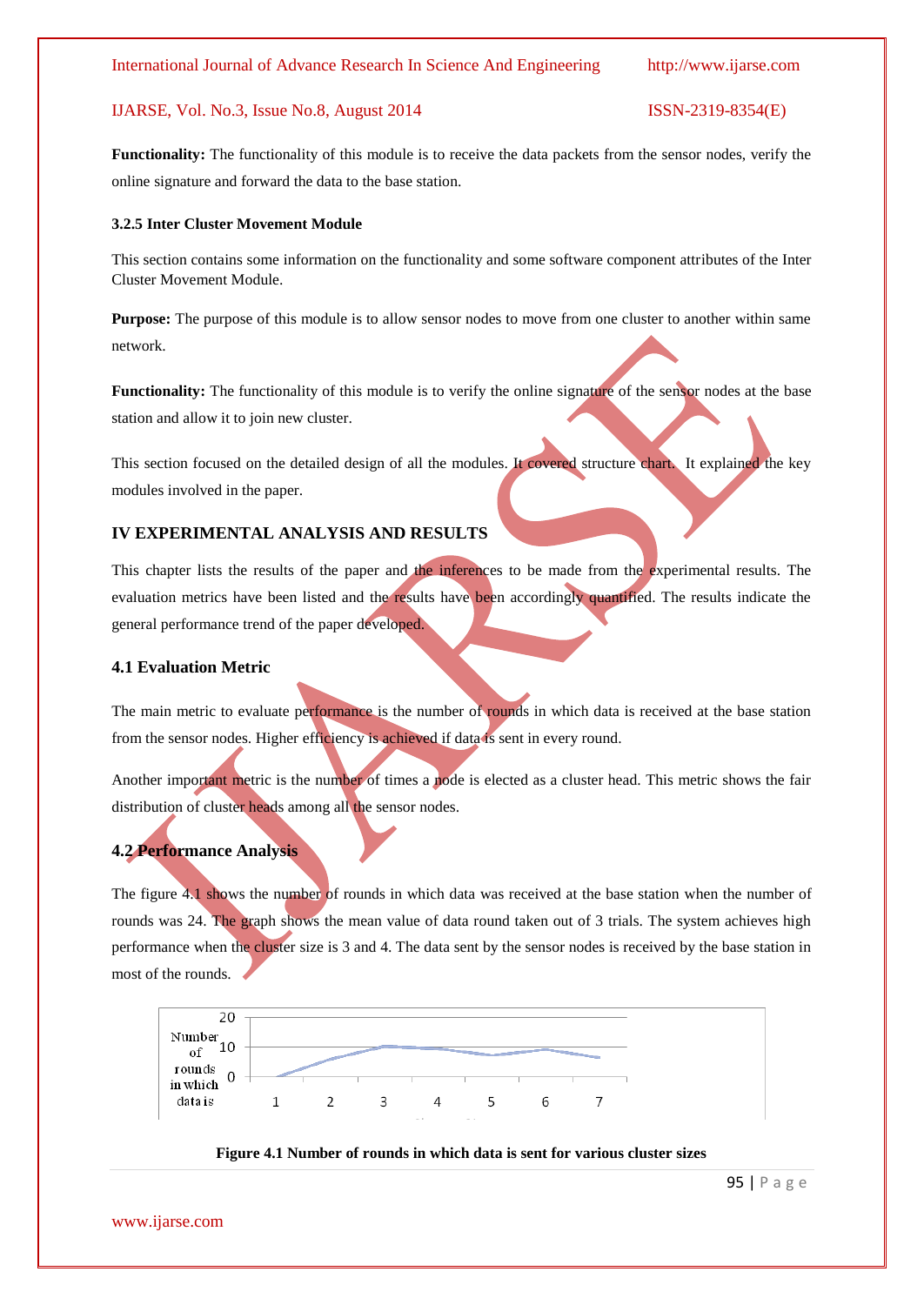The paper has implemented energy-efficient LEACH, which according to simulation results carried out in [28] is 20% more efficient than LEACH. The SET-IBOOS protocol has better performance than existing secure protocols for CWSNs[24]. Since, actual energy consumed cannot be measured in laptops, the results of [24] has been shown in figure 4.2.



**Figure 4.2 Comparison of energy consumption in different protocols[24]**

The figure 4.3 shows the number of times a node has become the cluster head for cluster size 2. The distribution of cluster heads among sensor nodes is fair in all the rounds when the cluster size varies from 2 to 5. There is unfair distribution of cluster heads among the sensor nodes when the cluster size is 6 and above.



The figure 4.5 shows the number of times a node has become the cluster head for cluster size 4.





96 | P a g e

www.ijarse.com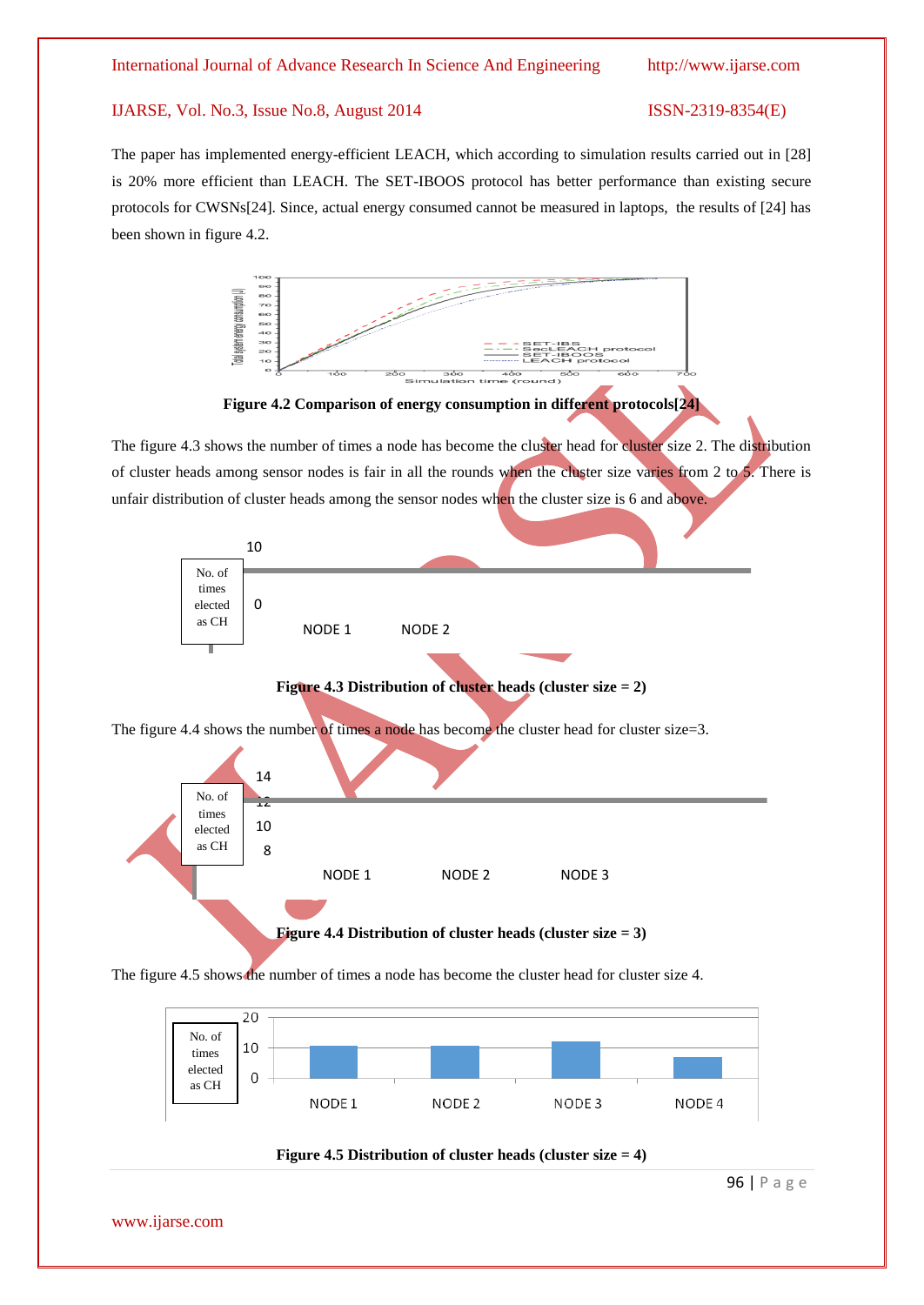

The figure 4.6 shows the number of times a node has become the cluster head for cluster size 5.



The figure 4.7 shows the number of times a node has become the cluster head for cluster size 6.





### **4.3 Inference from the Result**

It is clear from the experimental analysis that the paper developed has an optimal cluster size of either 3 or 4 to achieve fair distribution of cluster heads among the nodes and achieve high throughput. According to work in [51], the optimal cluster size for a small network consisting of 256 nodes, the optimal cluster size is 4. The achieved optimal cluster size is comparable to this result. For nodes greater than 5, high performance can be achieved by having multiple clusters.

# **V CONCLUSION**

The paper addresses the important issue of ensuring security in an otherwise energy constrained wireless sensor network. In LEACH – one of the most successful clustering protocol, a node with less amount of energy has the same probability of becoming a cluster as that of a node with high energy. This paper aims at overcoming this shortcoming by taking into consideration the residual energy of the nodes during cluster head election.The work enhances security which is very crucial in hostile environments such as battlefield scenarios in WSNs. This is achieved by authentication of nodes by making use of digital signatures. The paper maintains data confidentiality by providing encryption using AES algorithm. The paper also enhances SET-IBOOS protocol forinter-cluster movement of nodes.

### **5.1 Future Work**

 The inter cluster movement module can be enhanced for routing through routes of shorter distances via different cluster head.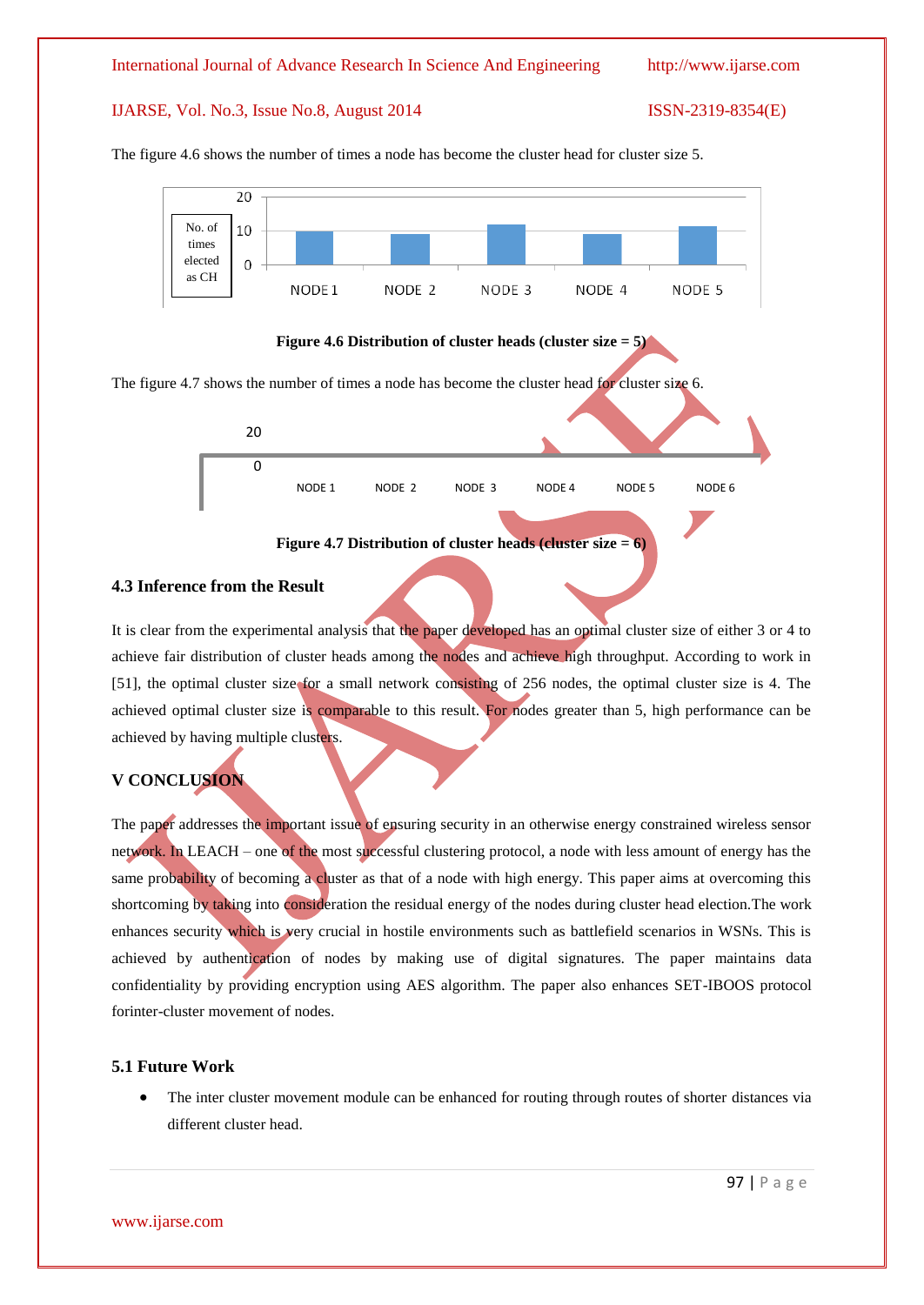#### International Journal of Advance Research In Science And Engineering http://www.ijarse.com

#### IJARSE, Vol. No.3, Issue No.8, August 2014 ISSN-2319-8354(E)

- Cluster head selection module can be enhanced to avoid election of multiple cluster heads.
- This can be extended for real world application using actual sensors.
- Many other strong encryption algorithms can be used alternately.
- The paper can be enhanced to measure the actual energy of nodes and use this for better threshold calculation.

#### **REFERENCES**

- [1] [Mehta, R.,](http://ieeexplore.ieee.org/search/searchresult.jsp?searchWithin=p_Authors:.QT.Mehta,%20R..QT.&searchWithin=p_Author_Ids:38241574800&newsearch=true) [Pandey, A.,](http://ieeexplore.ieee.org/search/searchresult.jsp?searchWithin=p_Authors:.QT.Pandey,%20A..QT.&searchWithin=p_Author_Ids:37584331700&newsearch=true) and [Kapadia, P.,](http://ieeexplore.ieee.org/search/searchresult.jsp?searchWithin=p_Authors:.QT.Kapadia,%20P..QT.&searchWithin=p_Author_Ids:37397236000&newsearch=true) "Reforming Clusters Using C-LEACH in Wireless Sensor Networks", *International Conference on Computer Communication and Informatics*, Coimbatore, India, 10- 12 Jan 2012, pp.1-4.
- [2[\]Li, F.,](http://ieeexplore.ieee.org/search/searchresult.jsp?searchWithin=p_Authors:.QT.Li,%20F..QT.&searchWithin=p_Author_Ids:38527802000&newsearch=true) [Di Zhong,](http://ieeexplore.ieee.org/search/searchresult.jsp?searchWithin=p_Authors:.QT.Di%20Zhong.QT.&searchWithin=p_Author_Ids:38526720000&newsearch=true) and [Takagi, T.,](http://ieeexplore.ieee.org/search/searchresult.jsp?searchWithin=p_Authors:.QT.Takagi,%20T..QT.&searchWithin=p_Author_Ids:38527118800&newsearch=true) " Practical Identity-Based Signature for Wireless Sensor Networks", *IEEE Wireless Communications Letters*, Vol.1, (6),10 December 2012, pp 637-640.
- [3] Akkaya K., and Younis M., "A Survey on Routing Protocols for Wireless Sensor Networks", *Science Direct*,Vol. 3,(3), May 2005, pp. 325-349.
- [4[\]Akyildiz, I.F.,](http://ieeexplore.ieee.org/search/searchresult.jsp?searchWithin=p_Authors:.QT.Akyildiz,%20I.F..QT.&searchWithin=p_Author_Ids:37272190700&newsearch=true) [Weilian Su,](http://ieeexplore.ieee.org/search/searchresult.jsp?searchWithin=p_Authors:.QT.Weilian%20Su.QT.&searchWithin=p_Author_Ids:37276624500&newsearch=true) [SankaraSubramaniam, Y.,](http://ieeexplore.ieee.org/search/searchresult.jsp?searchWithin=p_Authors:.QT.Sankarasubramaniam,%20Y..QT.&searchWithin=p_Author_Ids:37283205000&newsearch=true) and [Cayirci, E.,](http://ieeexplore.ieee.org/search/searchresult.jsp?searchWithin=p_Authors:.QT.Cayirci,%20E..QT.&searchWithin=p_Author_Ids:37266680300&newsearch=true) "Wireless Sensor Networks: A Survey", *IEEE Communications Magazine*, Vol. 40,(8), August 2002, pp. 102-114.
- [5] ZhiqiangRuan,Qiaoliang Li, Sujun Li." A Secure Routing Protocol for Clustered Sensor Networks", *International Conference on Wireless Communications Networking and Mobile Computing*, Dalian, China, 12-14 October 2008, pp. 1-4.
- [6] [Yong Wang,](http://ieeexplore.ieee.org/search/searchresult.jsp?searchWithin=p_Authors:.QT.Yong%20Wang.QT.&newsearch=true) [Attebury, G.,](http://ieeexplore.ieee.org/search/searchresult.jsp?searchWithin=p_Authors:.QT.Attebury,%20G..QT.&newsearch=true) and [Ramamurthy, B.,](http://ieeexplore.ieee.org/search/searchresult.jsp?searchWithin=p_Authors:.QT.Ramamurthy,%20B..QT.&newsearch=true) "A Survey of Security Issues in Wireless Sensor Networks", *IEEE Communication Surveys and Tutorials*, Vol. 8, (2), 2006, pp. 2-23.
- [7] Ying Li, LiPing Du, GuiFen Zhao, FeiDuan, "Research on Lightweight Digital Signature Scheme in Wireless Sensor Network", *2nd International Conference on Computer Science and Network Technology*, Changchun, 29-31 December 2012, pp.1154-1157.
- [8] Li-Qing Guo, Yi Xie, Chen-Hui Yang, Zheng-Wei Jing, "Improvement On Leach By Combining Adaptive Cluster Head Election And Two-Hop Transmission", *Proceedings of the Ninth International Conference on Machine Learning and Cybernetics*,Qingdao, China, 11-14 July 2010, pp. 1678-1683.
- [9] K. Akkaya and M. Younis, ''A survey on routing protocols for wireless sensor networks", *Elsevier Ad Hoc Networks*, Vol. 3, (3), May 2005, pp. 325-349.
- [10] Xu D., and Zhang H., "Improved Algorithm of LEACH Protocol Introducing Residual Energy", *Computer Engineering and Applications*, Vol. 45,(28), 2009, pp. 115-119.
- [11] [Muruganathan](http://ieeexplore.ieee.org/search/searchresult.jsp?searchWithin=p_Authors:.QT.Muruganathan,%20S.D..QT.&searchWithin=p_Author_Ids:37296605800&newsearch=true) S.D., [Ma, D.C.F.,](http://ieeexplore.ieee.org/search/searchresult.jsp?searchWithin=p_Authors:.QT.Ma,%20D.C.F..QT.&searchWithin=p_Author_Ids:37419991600&newsearch=true) [Bhasin, R.I.,](http://ieeexplore.ieee.org/search/searchresult.jsp?searchWithin=p_Authors:.QT.Bhasin,%20R.I..QT.&searchWithin=p_Author_Ids:37424795300&newsearch=true) and [Fapojuwo, A.,](http://ieeexplore.ieee.org/search/searchresult.jsp?searchWithin=p_Authors:.QT.Fapojuwo,%20A..QT.&searchWithin=p_Author_Ids:37272048900&newsearch=true) "A Centralized Energy-Efficient Routing Protocol for Wireless Sensor Networks", *IEEE Radio Communications*, Vol. 43, (3), March 2005, pp. 8-13.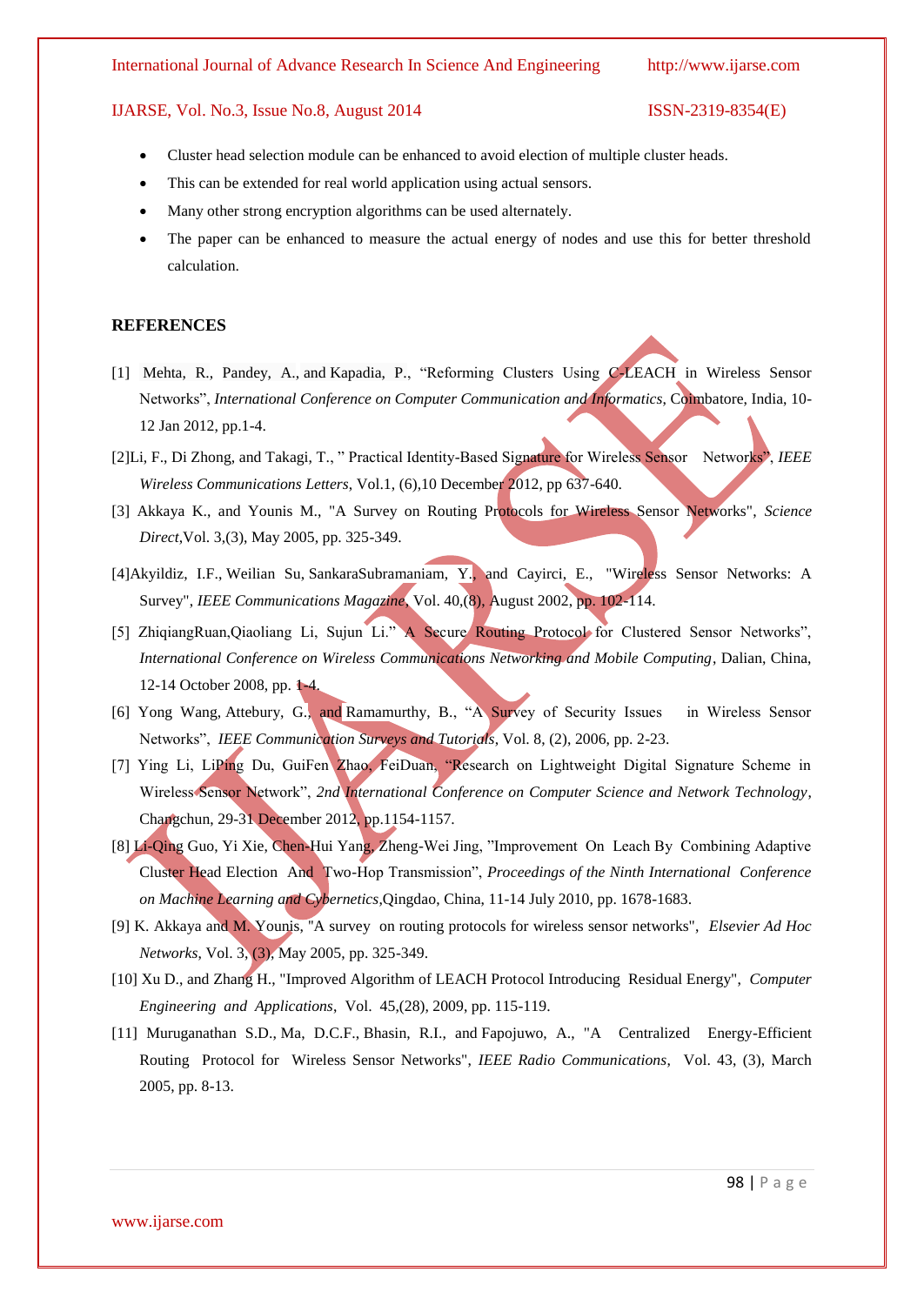- [12] [Thein, M.C.M.,](http://ieeexplore.ieee.org/search/searchresult.jsp?searchWithin=p_Authors:.QT.Thein,%20M.C.M..QT.&searchWithin=p_Author_Ids:37401986800&newsearch=true) and [Thein, T.,](http://ieeexplore.ieee.org/search/searchresult.jsp?searchWithin=p_Authors:.QT.Thein,%20T..QT.&searchWithin=p_Author_Ids:37408064100&newsearch=true) "An Energy Efficient Cluster -Head Selection for Wireless Sensor Networks", *Proceedings ofInternational Conference on Intelligent Systems Modeling and Simulation*, Liverpool, UK, 27-29 January 2010, pp.287-291.
- [13] Boneh D., and Franklin M. K., "Identity-Based Encryption from the Weil Pairing", *21st Annual International Cryptology Conference*, Santa Barbara, California, USA, 19-23 August 2001, pp. 213-229.
- [14] Boneh D., Gentry C., Lynn B., and Shacham H., "Aggregate and Verificably Encrypted Signatures from Bilinear Maps", *International Conference on the Theory Applications of Cryptographic Techniques*, Warsaw, Poland, 4-8 May 2003, pp. 416-432.
- [15] Micali S., Ohta K., and Reyzin L., "Accountable-Subgroup Multisignatures", *ACM Conference on Computer and Communications Security*, New York, USA,2001, pp. 245-254.
- [16] Pradeepa K., Anne W. R., and Duraisamy S., "Design and Implementation Issues of Clustering in Wireless Sensor Networks", *International Journal of Computer Applications*, Vol. 47,(11), 2012.
- [17] Li, F., Di Zhong, and Takagi, T., "Practical Identity-Based Signature for Wireless Sensor Networks", IEEE Wireless Communications Letters, Vol. 1, (6), 10 December 2012, pp.673-640.
- [18] Babaee, E., Zareei, S., and Salleh, R., "Best Path Cluster-based Routing Protocol for Wireless Sensor Networks", *UKSim 15th International Conference on Computer Modeling and Simulation*, Cambridge, 10- 12 April, 2013, pp.663-667.
- [19] Sharma, M., and Sharma, K., "An Energy Efficient Extended LEACH (EEE LEACH)", *International Conference on Communication Systems and Network Technologies*, Rajkot,11-13 May 2012, pp. 377-382.
- [20] Li Yang, and Moh, M., "Dual Trust Secure Protocol for Cluster-based Wireless Sensor Networks",*AsilomarConference on Signals, Systems and Computers*, Pacific Grove, CA, 6-9 Novemeber 2011, pp 1645-1649.
- [21] Di Pietro, R.,Mancini,L.V., and Mei,A., "Random key-assignment for secure Wireless sensor Networks", *In proceedings of the 1st ACM Workshop on Security of Ad Hoc and Sensor Networks*, New York, USA, March 2003, pp 62-71.
- [22] [Li Yang,](http://ieeexplore.ieee.org/search/searchresult.jsp?searchWithin=p_Authors:.QT.Li%20Yang.QT.&searchWithin=p_Author_Ids:38239598400&newsearch=true) and [Moh, M.,](http://ieeexplore.ieee.org/search/searchresult.jsp?searchWithin=p_Authors:.QT.Moh,%20M..QT.&searchWithin=p_Author_Ids:38182269400&newsearch=true) "Dual Trust Secure Protocol for Cluster-based Wireless Sensor Networks", *Forty Fifth Asilomar Conference on Signals, Systems and Computers (ASILOMAR)*, Pacific Grove, CA, 6-9 November 2011, pp.1645-1649.
- [23] [Modirkhazeni, A.,](http://ieeexplore.ieee.org/search/searchresult.jsp?searchWithin=p_Authors:.QT.Modirkhazeni,%20A..QT.&searchWithin=p_Author_Ids:37601668000&newsearch=true) [Ithnin, N.,](http://ieeexplore.ieee.org/search/searchresult.jsp?searchWithin=p_Authors:.QT.Ithnin,%20N..QT.&searchWithin=p_Author_Ids:37601668100&newsearch=true) and [Ibrahim, O.,](http://ieeexplore.ieee.org/search/searchresult.jsp?searchWithin=p_Authors:.QT.Ibrahim,%20O..QT.&searchWithin=p_Author_Ids:37597547000&newsearch=true) "Secure Multipath Routing Protocols in Wireless Sensor Networks: A Security Survey Analysis", *Second International Conference on Network Applications, Protocols and Services*, Kedah, Malaysia, 22-23 September 2010, pp.228-233.
- [24[\]Huang Lu,](http://ieeexplore.ieee.org/search/searchresult.jsp?searchWithin=p_Authors:.QT.Huang%20Lu.QT.&newsearch=true) [Jie Li,](http://ieeexplore.ieee.org/search/searchresult.jsp?searchWithin=p_Authors:.QT.Jie%20Li.QT.&newsearch=true) and [Guizani, M.,](http://ieeexplore.ieee.org/search/searchresult.jsp?searchWithin=p_Authors:.QT.Guizani,%20M..QT.&newsearch=true) "Secure and Efficient Data Transmission for Cluster-based Wireless Sensor Networks", *IEEE Transactions on Parallel and Distributed Systems*, Vol. 25,Issue 3, 18 Feb 2013, pp.750-761.
- [25[\]Heinzelman, W.B.,](http://ieeexplore.ieee.org/search/searchresult.jsp?searchWithin=p_Authors:.QT.Heinzelman,%20W.B..QT.&searchWithin=p_Author_Ids:37274656300&newsearch=true) [Chandrakasan, A.P.,](http://ieeexplore.ieee.org/search/searchresult.jsp?searchWithin=p_Authors:.QT.Chandrakasan,%20A.P..QT.&searchWithin=p_Author_Ids:37269179400&newsearch=true) and [Balakrishnan, H.,](http://ieeexplore.ieee.org/search/searchresult.jsp?searchWithin=p_Authors:.QT.Balakrishnan,%20H..QT.&searchWithin=p_Author_Ids:37278191100&newsearch=true) "An application specific protocol architecture for wireless microsensor networks", *IEEE Transactions on Wireless Communications*, Vol. 1, (4), October 2002, pp.660-670.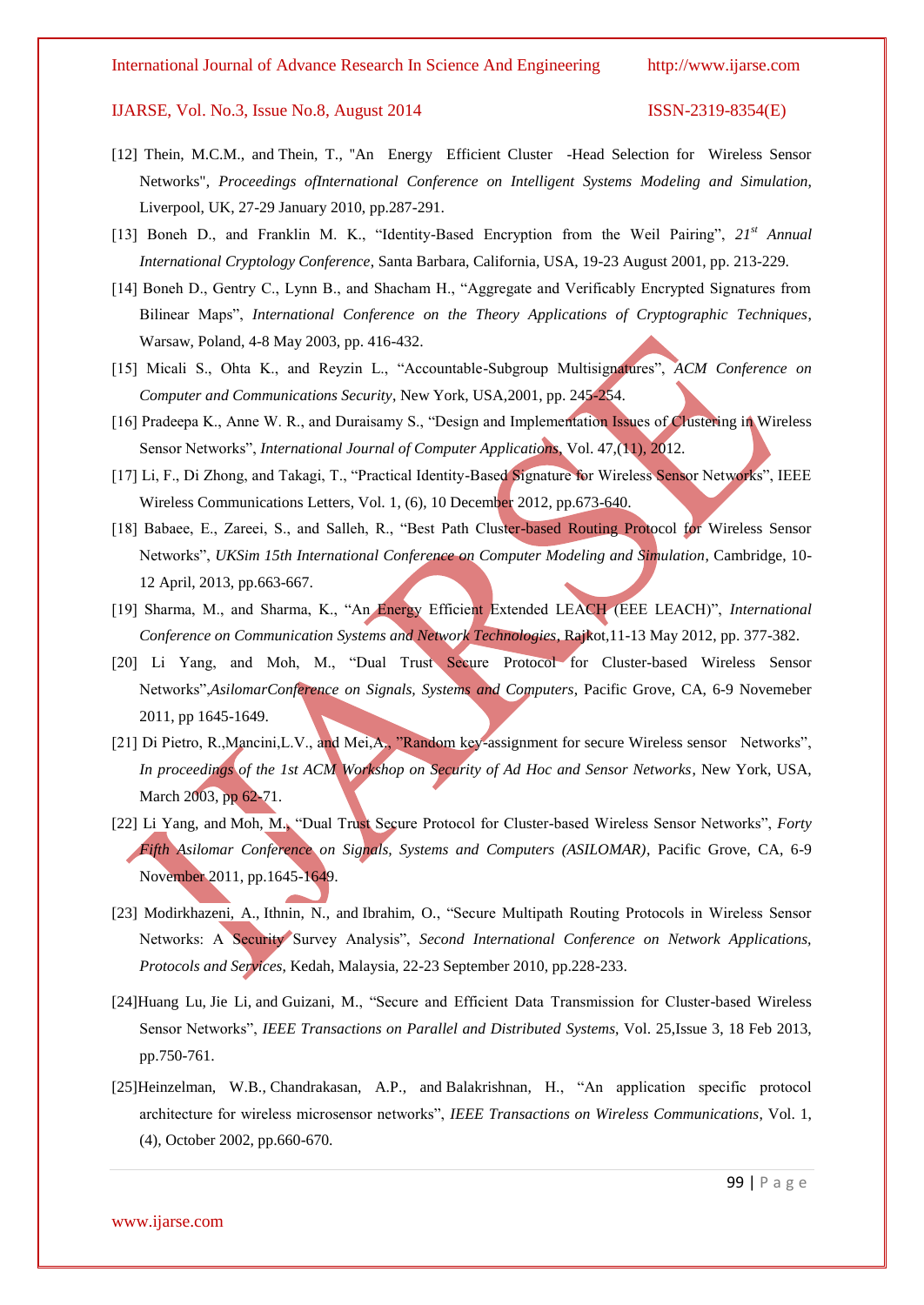- [26] Oliveira, L.B., Wong, H.C., Bern, M., Dahab R., A.A.F.Loureiro", SecLeach-Random Key Distribution Solution For Securing Clustered Sensor Networks", *Fifth IEEE International Symposium on Network Computing and Applications*, Cambridge, MA, 24-26 July 2006, pp. 145-154.
- [27] [Banerjee, P.,](http://ieeexplore.ieee.org/search/searchresult.jsp?searchWithin=p_Authors:.QT.Banerjee,%20P..QT.&searchWithin=p_Author_Ids:37929093600&newsearch=true) [Jacobson, D.,](http://ieeexplore.ieee.org/search/searchresult.jsp?searchWithin=p_Authors:.QT.Jacobson,%20D..QT.&searchWithin=p_Author_Ids:37369160500&newsearch=true) and [Lahiri, S.N.,](http://ieeexplore.ieee.org/search/searchresult.jsp?searchWithin=p_Authors:.QT.Lahiri,%20S.N..QT.&searchWithin=p_Author_Ids:37605013800&newsearch=true) "Security and Performance Analysis of a Secure Clustering Protocol for Sensor Networks", *International Symposium on Network Computing and Application*, Cambridge, MA, 12-14 July 2007, pp.145-152.
- [28] Ningbo Wang, Hao Zhu, "An Energy Efficient Algorithm Based on LEACH Protocol",*International Conference on Computer Science and Electronics Engineering,*Hangzhou, China,Volume:2, 23-25 March 2012, pp. 339-342.
- [29] Xu An Wang, WeidongZhong, Haining Luo," Cryptanalysis of an Efficient Hierarchical Identity Based Signature Scheme in the Standard Model", *International Symposium on Intelligence Information Processing and Trusted Computing*, Huanggang, China, 28-29 October 2010,pp. 619-621.
- [30] Wun-She Yap, Swee-HuayHeng, Bok-Min Goi," On the Security of an Identity-Based Aggregate Signature Scheme", *22nd International Conference on Advanced Information Networking and Applications – Workshops*, Okinawa, Japan, 25-28 March 2008,pp. 1523-1528.
- [31] Bennian Dou, Hong Zhang, ChungenXu, Mu Han, "Identity-Based Sequential Aggregate Signature from RSA", *Fourth ChinaGrid Annual Conference*,Yantai Shandong, 21-22 August 2009, pp 123-127.
- [32] [Anand, D.,](http://ieeexplore.ieee.org/search/searchresult.jsp?searchWithin=p_Authors:.QT.Anand,%20D..QT.&newsearch=true) [Khemchandani, V.,](http://ieeexplore.ieee.org/search/searchresult.jsp?searchWithin=p_Authors:.QT.Khemchandani,%20V..QT.&newsearch=true) and [Sharma, R.K.,](http://ieeexplore.ieee.org/search/searchresult.jsp?searchWithin=p_Authors:.QT.Sharma,%20R.K..QT.&newsearch=true) "Identity-Based Cryptography Techniques and Applications", *5th International Conference on Computational Intelligence and Communication Networks*, Mathura, India,27-29 September 2013, pp.343-348.
- [33[\]Li, F.,](http://ieeexplore.ieee.org/search/searchresult.jsp?searchWithin=p_Authors:.QT.Li,%20F..QT.&searchWithin=p_Author_Ids:38527802000&newsearch=true) [Di Zhong,](http://ieeexplore.ieee.org/search/searchresult.jsp?searchWithin=p_Authors:.QT.Di%20Zhong.QT.&searchWithin=p_Author_Ids:38526720000&newsearch=true) and [Takagi, T.,](http://ieeexplore.ieee.org/search/searchresult.jsp?searchWithin=p_Authors:.QT.Takagi,%20T..QT.&searchWithin=p_Author_Ids:38527118800&newsearch=true) "Practical Identity-Based Signature for Wireless Sensor Networks", *IEEE Wireless Communications Letters*, Vol. 1,(6), 10 December 2012, pp.673-640.
- [34] Shi, E., and Perrig, A., "Designing Secure Sensor Networks," *Wireless Communication Magazine*, Vol. 11, (6), Dec. 2004, pp. 38–43.
- [35] [Ahmad Salehi, S.,](http://ieeexplore.ieee.org/search/searchresult.jsp?searchWithin=p_Authors:.QT.Ahmad%20Salehi,%20S..QT.&newsearch=true) [Razzaque, M.A.,](http://ieeexplore.ieee.org/search/searchresult.jsp?searchWithin=p_Authors:.QT.Razzaque,%20M.A..QT.&newsearch=true) [Naraei, P.,](http://ieeexplore.ieee.org/search/searchresult.jsp?searchWithin=p_Authors:.QT.Naraei,%20P..QT.&newsearch=true) and [Farrokhtala, A.,](http://ieeexplore.ieee.org/search/searchresult.jsp?searchWithin=p_Authors:.QT.Farrokhtala,%20A..QT.&newsearch=true) "Security in Wireless Sensor Networks:Issues and Challenges", *Proceeding of the 2013 IEEE International Conference on Space Science and Communication (IconSpace)*, Melaka, Malaysia,1-3 July 2013, pp 356-360.
- [36] E. Shi and A. Perrig, "Designing Secure Sensor Networks," *Wireless Communication Magazine*, Vol. 11, Issue 6, December 2004, pp. 38–43.
- [37] [El-Saadawy, M.,](http://ieeexplore.ieee.org/search/searchresult.jsp?searchWithin=p_Authors:.QT.El-Saadawy,%20M..QT.&searchWithin=p_Author_Ids:38246423100&newsearch=true) and [Shaaban, E.,](http://ieeexplore.ieee.org/search/searchresult.jsp?searchWithin=p_Authors:.QT.Shaaban,%20E..QT.&searchWithin=p_Author_Ids:37683588400&newsearch=true) "Enhancing S-LEACH Security for Wireless Sensor Networks", *IEEE International Conference on Electro/Information Technology*, Indianapolis, IN, 6-8 May 2012, pp.1-6.
- [38] Ferreira A.C., Vilac M.A, Oliveira L.B. , , Habib E., Wong H.C. and Loureiro A. A., "On The Security Of Cluster-Based Communication Protocols For Wireless Sensor Networks",*International conference on Networking, Reunion Island*, France, April 17-21 2005, pp.449-458.
- [39] Zhao Jinchao, "Research on Key Predistribution Scheme of Wireless Sensor Networks", *Fifth International Conference onIntelligent Computation Technology and Automation*, Zhangjiajie, Hunan,China, 12-14 January 2012, pp.287-290.